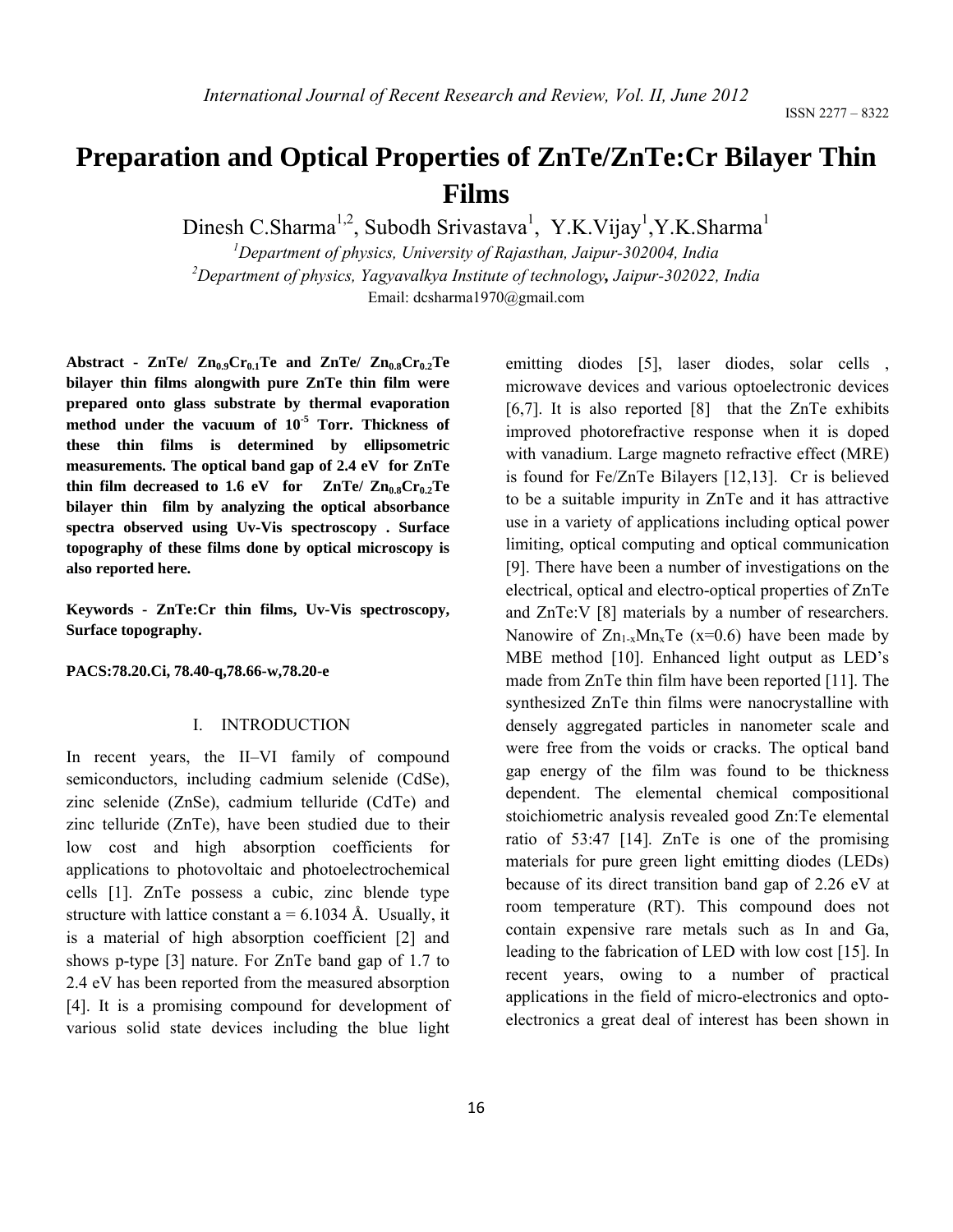the study of the dielectric and conduction behaviour of various semiconducting materials such as ZnTe[16]. The various deposition techniques have been used to grow thin films such as flash evaporation, R.F. sputtering, molecular beam epitaxy, spray pyrolysis, co-evaporation and stacking elemental layer deposition technique [17–26]. Among these techniques, thin film deposition processes have higher cost and need sophisticated instrumentations. The stacked elemental layer (SEL) deposition technique is a most and appropriate technique suitable for large area production of solar cell. This is due to its low cost, easiness, high efficiency and stability of the product [27,28]. The advantage of SEL technique is the ability to adjust and control the elemental fluxes and substrate temperatures throughout the film deposition process. Currently, onedimensional nanoscale materials have attracted much attention due to their interesting physical properties and potential device applications. There does not exist any systematic study on the electrical and optical properties, in particular for bilayer ZnTe/ ZnTe:Cr films, at varying deposition conditions.



Fig.1 (a): Schematic diagram of vacuum thermal evaporation

We have therefore undertaken a systematic study how varying deposition conditions affect the optical properties of ZnTe, In the ealier communication [29], it is found that the optical band gap decreased upon Crdoping in ZnTe single layer thin films. In this paper, the optical properties of  $ZnTe/Zn_{0.9}Cr_{0.1}Te$  and  $ZnTe/$  $Zn_{0.8}Cr_{0.2}Te$  bilayer thin films observed by the Uv-Vis spectroscopic measurements will be described.

# II. DEPOSITION OF THIN FILMS

# *A. Substrate Cleaning*

An important influence exerted by the substrate on film growth is through its cleanliness. Substrate cleaning is performed before inserting the substrate inside the evaporation chamber. The substrate serves as a mechanical support for the film. For long term stability of thin film, it is imperative that no chemical reactions occur which could change the properties of the film. The substrate must fulfill certain requirements like its mechanical strength and there must be adequate adhesion of the film to the substrate not only at normal temperature but also during relatively large temperature change. It should also fulfill the practical requirements, such as the possibility of vacuum processing and the availability and cost of the material. The most widely used substrates for thin films are glass, fused silicon and ceramics.

An integral part of cleaning is the procedure employed for drying the substrate after final washing. If drying agents like acetone are utilized recontamination can occur unless extremely pure agents are employed. Even wiping with a clean cloth may leave a residue. Therefore drying is frequently accomplished in a vapour degreaser followed by blowing off the remaining moisture with compressed, filtered air or nitrogen.

# *B. Evaporation of Thin Films*

The ZnTe/ZnTe:Cr bilayer thin films were prepared using a vacuum coating unit (Hind High Vacuum Company, Bangalore) Model 12A4D. High purity Zn (99.99%), Te (99.99%) and Cr (99.99%) metal powder were taken in the stoichiometric proportion for the preparation of  $ZnTe/Zn_{1-x}Cr_{x}Te$  alloys with varying Cr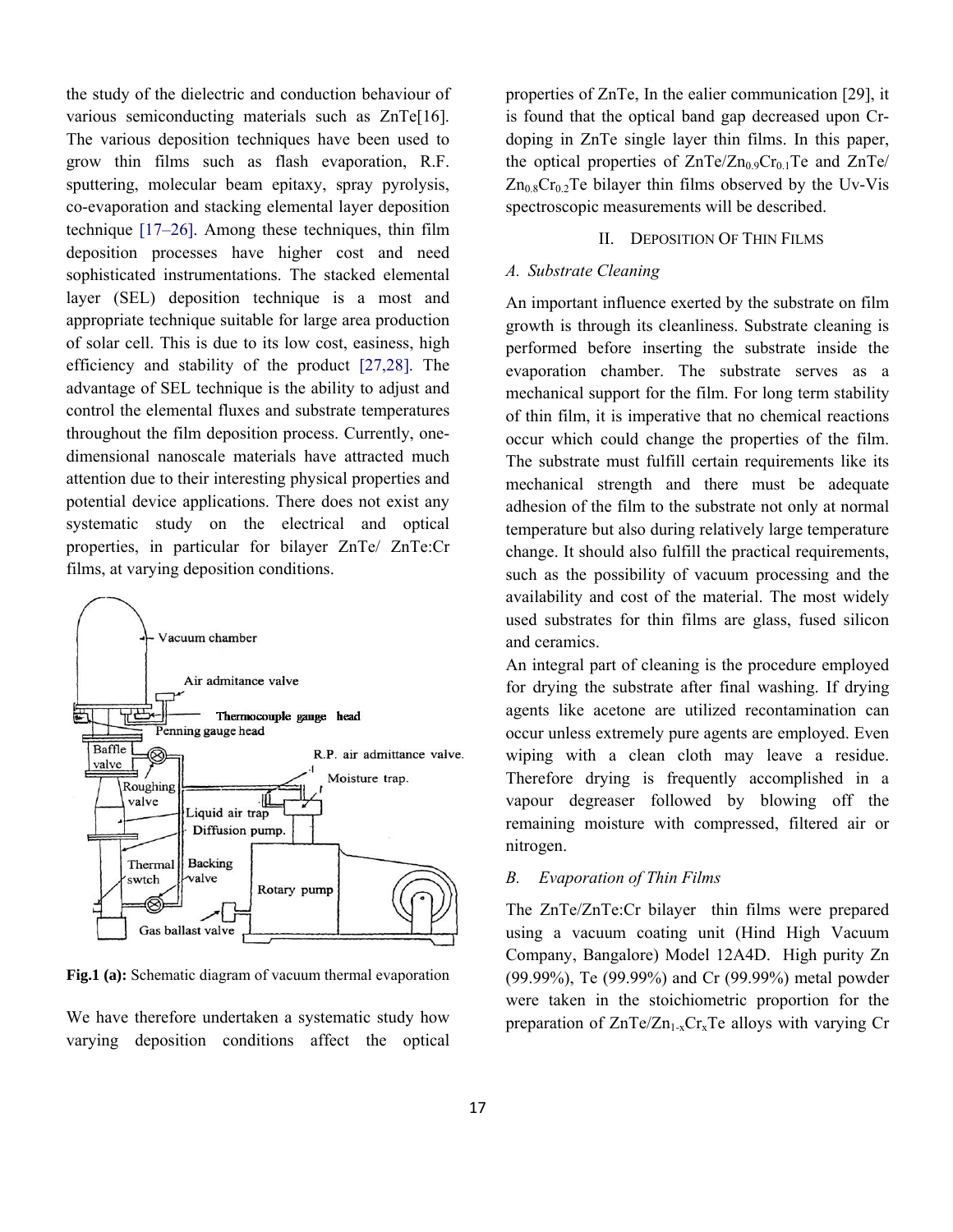composition with  $x = 0$ , 0.1 and 0.2. Each material of ZnTe:Cr was weighed by an electronic balance which has a resolution of  $\pm 0.0001$  g, according to percentage of composition to be used. Then the materials were mixed and ground together using an agate mortar and pestle. The material (∼ 100 mg) was placed into molybdenum boat and it was heated indirectly by passing current through the electrodes. Initially we have deposited ZnTe layer then  $Zn_{1-x}Cr_{x}Te$  alloys with varying Cr composition with  $x = 0$ , 0.1 and 0.2 layers respectively to obtain as-grown ZnTe/ZnTe:Cr stacked layers. The schematic diagram of vacuum thermal evaporation is shown in Fig. 1. Cleaned glass slides were used as a substrate. The deposition has been done at vacuum of  $10^{-5}$  torr.



**Fig.1(b):** Vacuum Thermal Evaporation Unit

# III. THICKNESS MEASUREMENT

Thickness of as-grown ZnTe, ZnTe/  $Zn_{0.9}Cr_{0.1}Te$  and  $ZnTe$ /  $Zn_0sCr_0rTe$  films was estimated using ellipsometery. The calculated thicknesses are 146 nm, 247 nm and 249 nm respectively for these three films.

#### IV. RESULT & DISCUSSION

## *A. Optical Absorbance Spectra*

Optical absorbance studies were carried out in the wavelength range of 200 – 900 nm to investigate the optical absorbance properties of the as-grown  $ZnTe/Zn_{1-x}Cr_xTe$  (x = 0, 0.1 and 0.2) films. ZnTe and ZnTe/ZnTe:Cr films exhibit a remarkable difference in the optical absorbance. This difference may be attributed to structural and compositional changes in the films taking place when Cr is heavily doped into the ZnTe lattice.



Fig-2: Plots of  $(ahv)^2$  versus hv for ZnTe, ZnTe/  $Zn_0$ <sub>9</sub>Cr<sub>0.1</sub>Te and  $ZnTe$   $Zn_0$ <sub>8</sub>Cr<sub>0.2</sub>Te

From the absorbance data, the absorption coefficient was calculated using Lambert law:

$$
Ln (I_0/I)= 2.303 , \t\t Abs = ad ......... (1)
$$

*Abs* is optical absorbance, *I0 & I* are intensities of the incident & transmitted radiation respectively  $\alpha$  is absorption coefficient and *d* is thickness of the films (cm). Optical band gap (*Eg)* was determined by analyzing the optical data with the expression for the optical absorption coefficient α and the photon energy *h*ν using the relation.

$$
\alpha = k (hv - Eg)^{n/2} / hv
$$
 .........(2)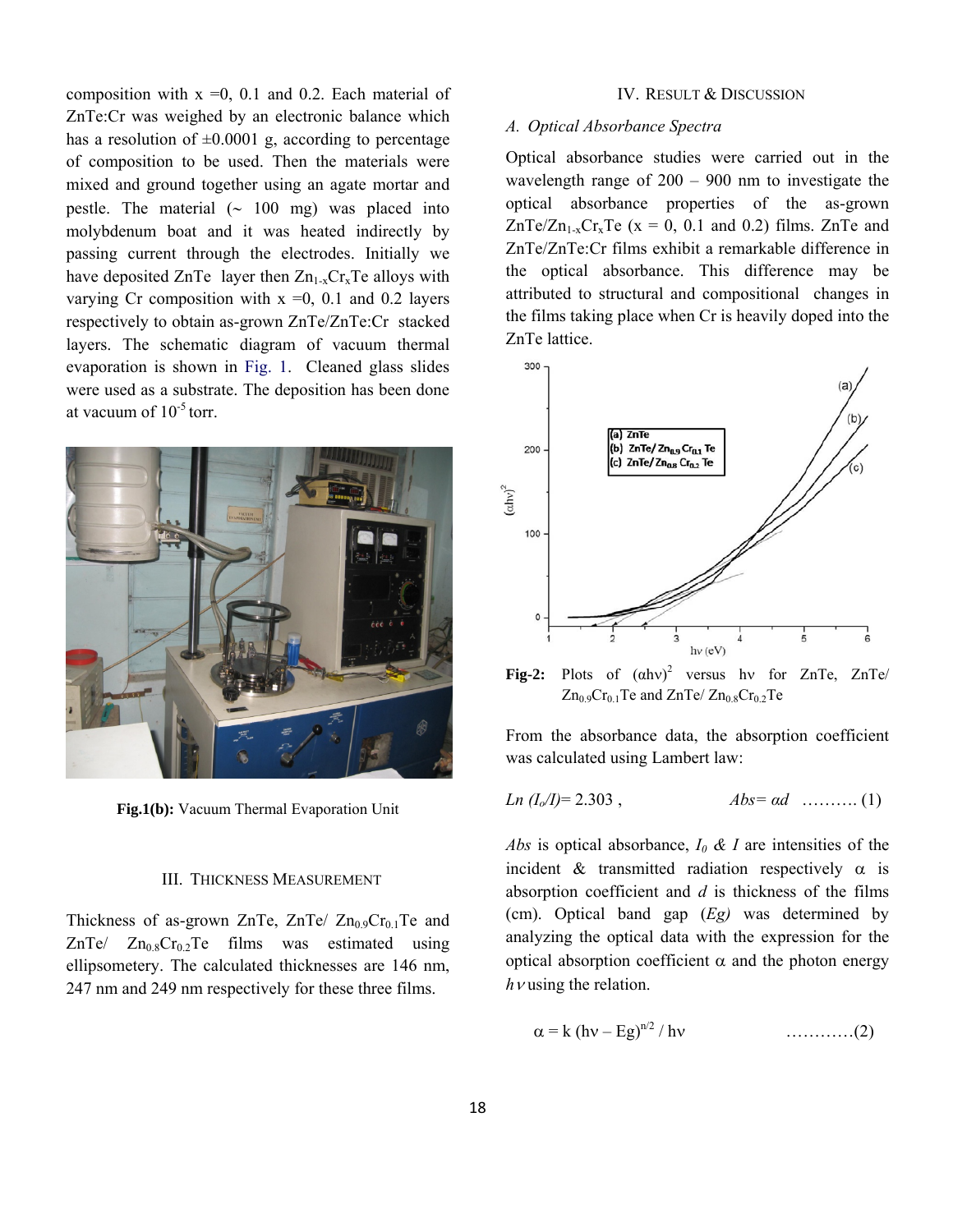Where *k* is a constant, the value of *n* is equal to one for a direct-gap material, and four for an indirect-gap material. Plots of  $(\alpha h v)^2$  versus  $h v$  were drawn using the above equation. Extrapolation of the linear portion of the plot to the energy axis yielded the direct band gap value as shown in Fig.1.Theoretical band gap determined from this analysis for pure ZnTe , ZnTe/  $Zn_{0.9}Cr_{0.1}Te$  and  $ZnTe$   $Zn_{0.8}Cr_{0.2}Te$  bilayer thin films were 2.4eV,1.9 eV,1.6 eV respectively.

# *B. Surface morphology*

Surface morphology of the as-deposited ZnTe thin film is shown in Fig. 2(a). It shows a smooth surface. Fig. 2(b) and Fig. 2(c) show the morphology of the  $ZnTe/Zn_{0.9}Cr_{0.1}Te$  and  $ZnTe/Zn_{0.8}Cr_{0.2}$  thin films. A large number of grains can be seen, which indicates the crystalline nature of the film. More conclusive results will be obtained by carrying out XRD studies of these thin films.



**Fig. 3(a)** 



**Fig. 3(b)** 



**Fig. 3(c)** 

**Fig. 3:** Optical micrographs of (a) as-grown ZnTe (b) ZnTe/Zn<sub>0.9</sub>Cr<sub>0.1</sub>Te and (c) ZnTe/ Zn<sub>0.8</sub>Cr<sub>0.2</sub>Te

#### V. CONCLUSION

ZnTe and ZnTe/  $Zn_{1-x}Cr_xTe$  for x=0.1 & 0.2 thin films could be prepared using thermal evaporation method. It can be concluded from above studies that optical band gap decreases from 2.4 eV to 1.6 eV for pure ZnTe to  $ZnTe/Zn_{0.8}Cr_{0.2}Te$  bilayer thin films.

# VI. ACKNOWLEDGEMENT

We are also thankful to Coordinator, DSA programme Department of Physics, University of Rajasthan, Jaipur for providing the laboratories facilities. A special thanks from one of the authors (Dinesh C. Sharma) to Dr. Kuldeep Singh Rathore Amity University, Rajasthan.

# VII. REFERENCES

- [1] Takahiro Ishizaki, Takeshi Ohtomo and Akio Fuwav, Structural, optical and electrical properties of ZnTe thin films electrochemically deposited from a citric acid aqueous solution J. Phys. D: Appl. Phys. 37 (2004) 255– 260.
- [2] G. I. Rusu, P. Prepelita, N. Apetroaei, G. Popa , on the electronic transport and optical properties of ZnTe thin films Journal of Optoelectronics and Advanced Materials Vol. 7, No. 2, April 2005, p. 829 – 835.
- [3] M. S. Hossain et al. structural, elemental compositions and optical properties of ZnTe:V thin films, Chalcogenide Letters 7, (2010) 21-29.